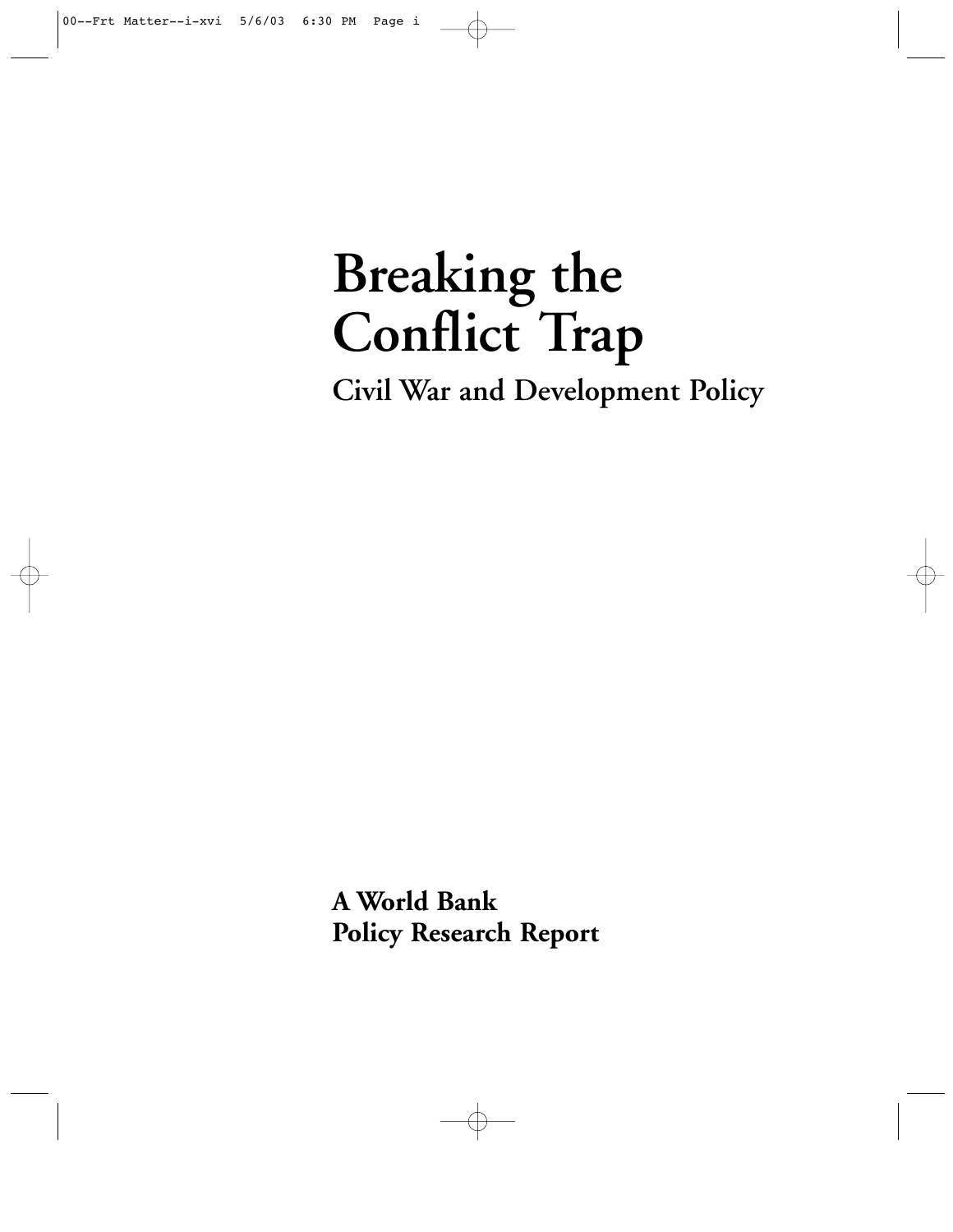$\overline{\mathcal{A}}$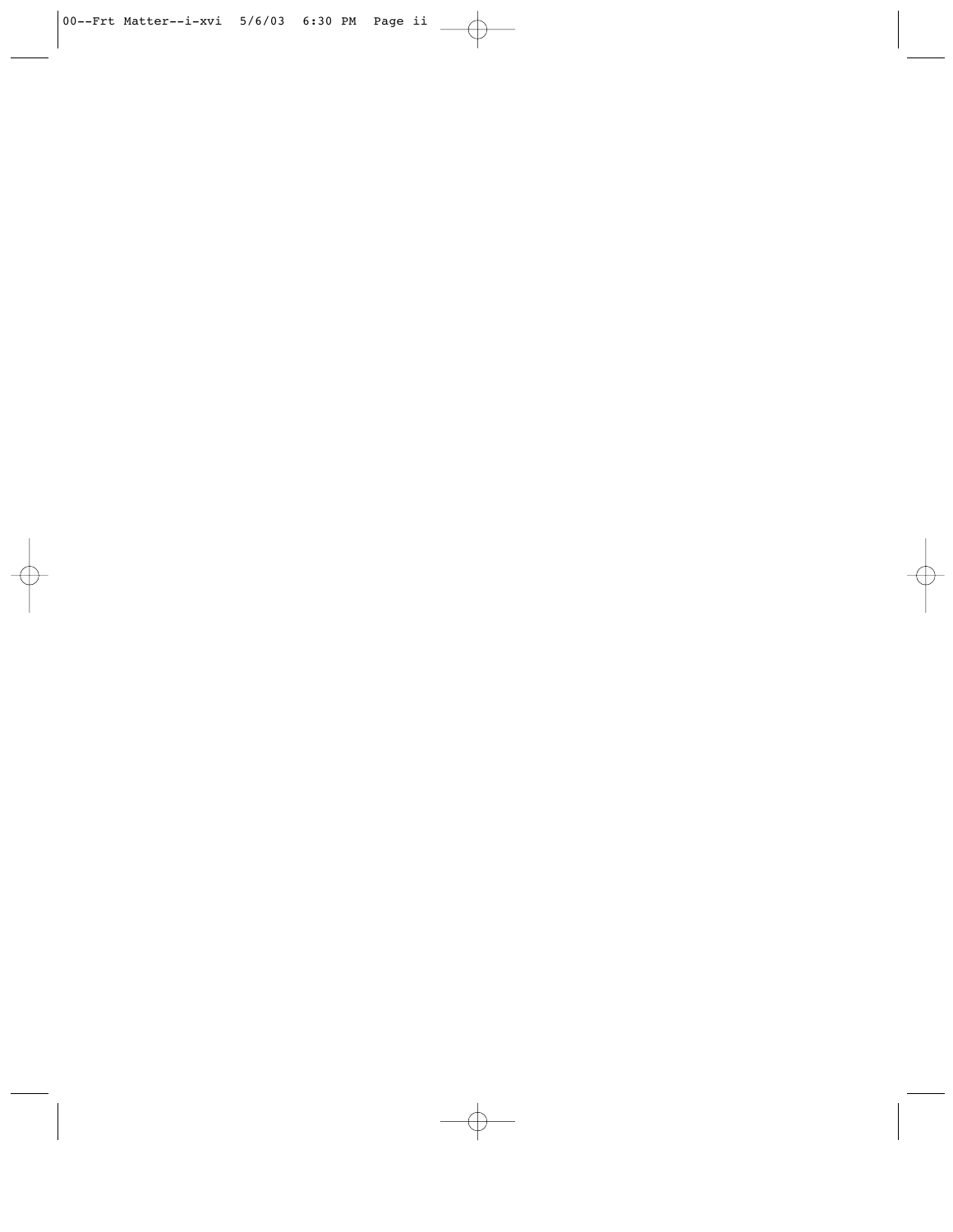# **Breaking the Conflict Trap**

**Civil War and Development Policy**

Paul Collier Lani Elliott Håvard Hegre Anke Hoeffler Marta Reynal-Querol Nicholas Sambanis

A copublication of the World Bank and Oxford University Press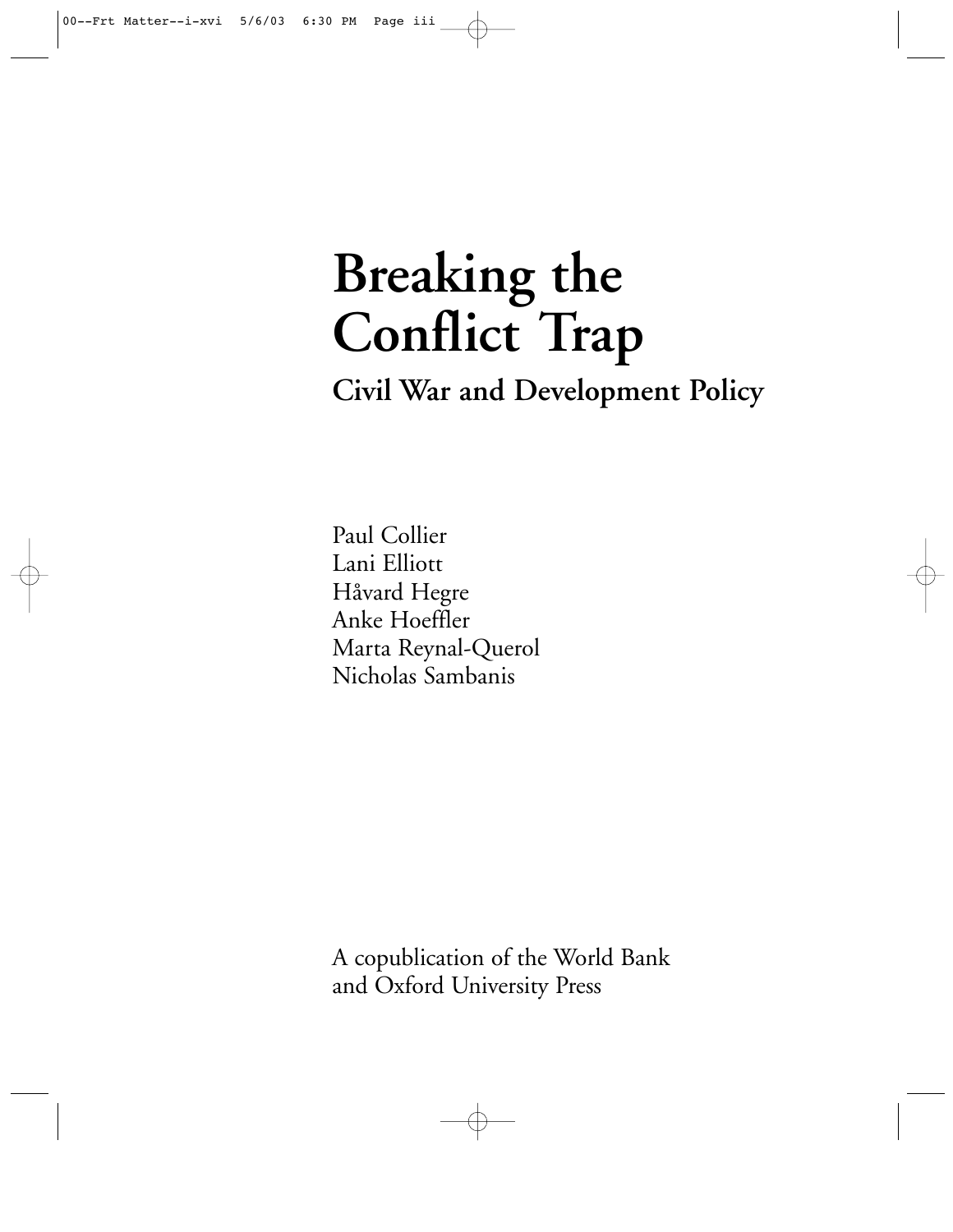© 2003 The International Bank for Reconstruction and Development / The World Bank 1818 H Street, NW Washington, DC 20433 Telephone 202-473-1000 Internet www.worldbank.org E-mail feedback@worldbank.org

All rights reserved.

1 2 3 4 06 05 04 03

A co-publication of the World Bank and Oxford University Press.

This volume is a product of the staff of the World Bank. The findings, interpretations, and conclusions expressed herein do not necessarily reflect the views of the Board of Executive Directors of the World Bank or the governments they represent.

The World Bank does not guarantee the accuracy of the data included in this work. The boundaries, colors, denominations, and other information shown on any map in this work do not imply any judgment on the part of the World Bank concerning the legal status of any territory or the endorsement or acceptance of such boundaries.

#### **Rights and Permissions**

The material in this work is copyrighted. Copying and/or transmitting portions or all of this work without permission may be a violation of applicable law. The World Bank encourages dissemination of its work and will normally grant permission promptly.

For permission to photocopy or reprint any part of this work, please send a request with complete information to the Copyright Clearance Center, Inc., 222 Rosewood Drive, Danvers, MA 01923, USA, telephone 978-750-8400, fax 978-750-4470, www. copyright.com.

All other queries on rights and licenses, including subsidiary rights, should be addressed to the Office of the Publisher, World Bank, 1818 H Street NW, Washington, DC 20433, fax 202-522-2422, e-mail pubrights@worldbank.org.

Library of Congress Cataloging-in-Publication Data *has been applied for*

ISBN 0-821-35481-7

Cover photo: © Peter Turnley/CORBIS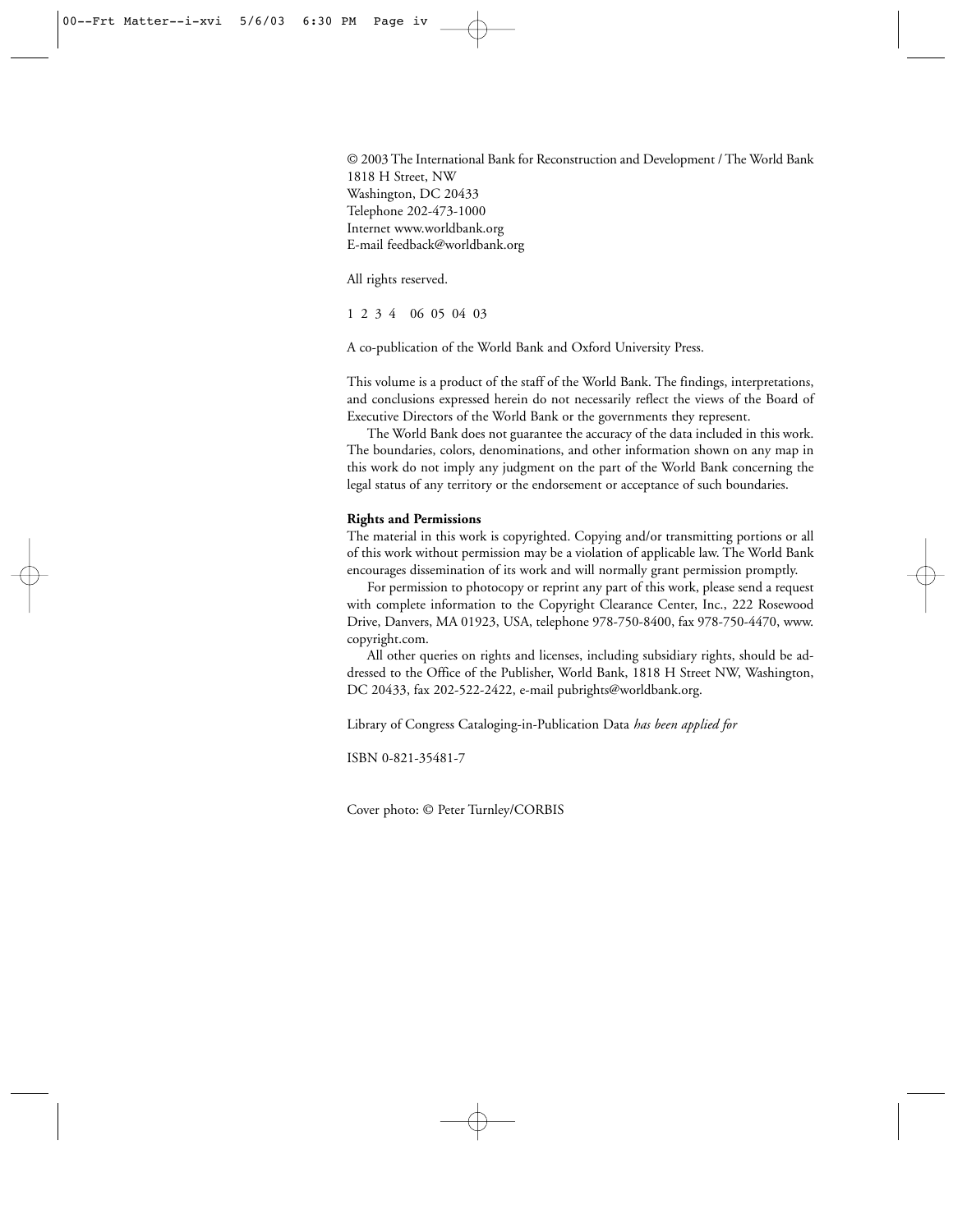# **Contents**

**Foreword vii**

**The Report Team xi**

### **Acronyms and Abbreviations xiii**

#### **Overview 1**

| Let Them Fight It Out among Themselves? |    |   |
|-----------------------------------------|----|---|
| What Can We Do about Ancestral Hatreds? |    | 3 |
| The Conflict Trap                       |    |   |
| The Rising Global Incidence of Conflict | 5. |   |
| Nothing Can Be Done                     |    |   |

### **PART I. CRY HAVOC: WHY CIVIL WAR MATTERS 11**

- **1. Civil War as Development in Reverse 13** Costs during Conflict 13 Legacy Effects of Civil War 19 Conclusion 31
- **2. Let Them Fight It Out among Themselves? 33** Neighborhood Effects of Civil War 33 Global Effects of Civil War 41 Conclusion 48

### **PART II. WHAT FUELS CIVIL WAR?** 51

**3. What Makes a Country Prone to Civil War? 53** Understanding Rebellion 55 The Conflict Trap 79 Conclusion 88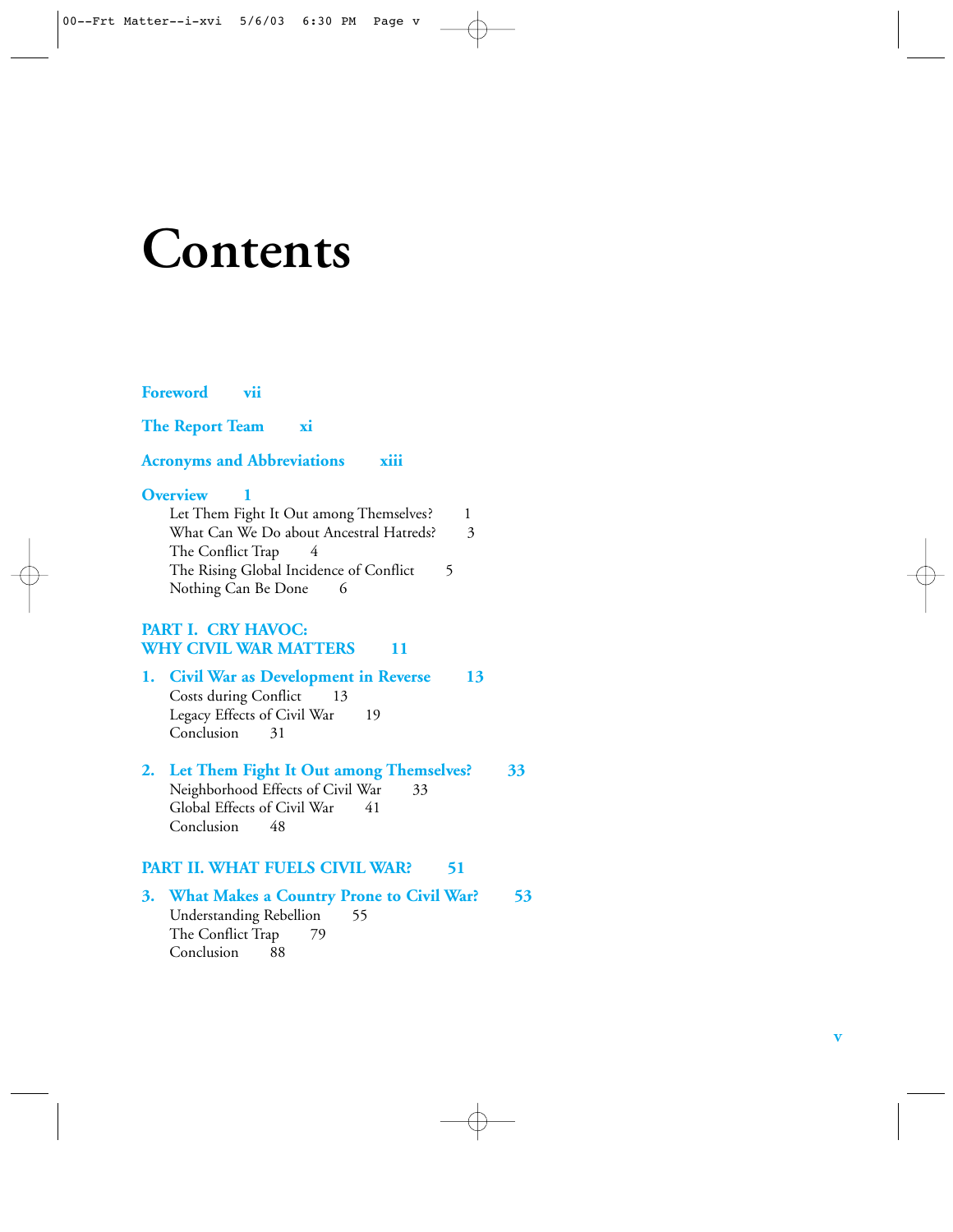#### **CONTENTS**

## **4. Why Is Civil War So Common? 93** Changes in the Global Pattern of Civil War 93 Changes in the Incidence of Civil War 98 Unpacking the Global Incidence of Civil War 100 Conclusion: Poverty and the Conflict Trap 117 **PART III. POLICIES FOR PEACE 119 5. What Works Where? 121** Conflict Prevention in the Successful Developers 122 Marginalized Countries at Peace 125 Ending Conflicts 140 Reducing Postconflict Risks 150 Conclusion 171

### **6. An Agenda for International Action 173** Precedents for International Action 174 International Policies for Peace 175 Conclusion: A New Goal for 2015? 186

#### **Appendix 1. Methods and Data 189**

Data Set and Model 189 Data Sources 193

### **Appendix 2. A Selected Bibliography of**

**Studies of Civil War and Rebellion 197** Economic Factors 197 Role of Ethnicity and Nationalism 198 Anatomy of Rebellion 199 Role of the State 199 Negotiation and Implementation of Peace 200 Bibliography 200

#### **References 211**

#### **Boxes**

- 1.1 Violent conflict and the transformation of social capital 16
- 1.2 Refugees and IDPs in Liberia and Sudan 20
- 1.3 Angola 28
- 1.4 Psychological trauma 29
- 1.5 Landmines: A bitter legacy for Cambodians 31
- 2.1 Regional arms races 34
- 2.2 Eritrea 40
- 3.1 Modeling the risk of civil war 58
- 3.2 Oil and demands for secession in Nigeria 61
- 3.3 Inefficient counterinsurgency measures in Indonesia 73
- 3.4 Financing the Chechen rebellion 78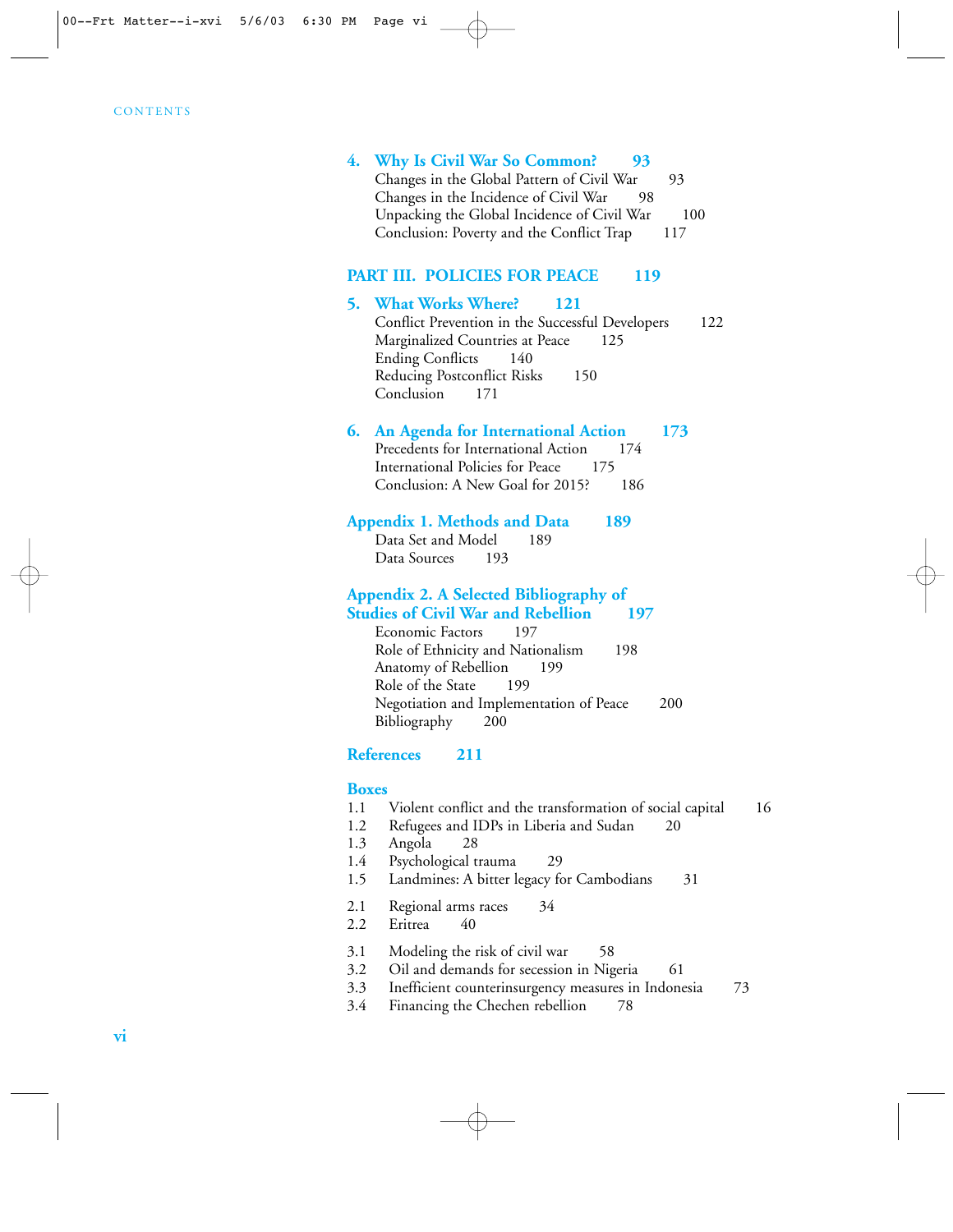#### **CONTENTS**

- 3.5 Modeling the duration of civil war 80
- 4.1 Recurrent conflicts example 1: Afghanistan 104
- 4.2 Recurrent conflicts example 2: Angola 105
- 5.1 A comparison of Botswana and Sierra Leone 127
- 5.2 Transparency of oil revenues in Chad 131
- 5.3 The rough diamond trade and the Kimberley process 143
- 5.4 The Khmer Rouge and the logs of war 145

#### **Figures**

- 1.1 GDP per capita before and after civil war 14
- 1.2 Total number of refugees, 1962–2002 18
- 1.3 Increase in mortality rates due to civil war 24
- 2.1 The flow and stock of refugees, 1951–2002 36
- 2.2 The stock of refugees and civil wars, 1951–2001 37
- 2.3 Refugees and cases of malaria, 1962–97 38
- 2.4 Opium production, 1986–2001 43
- 2.5 Cocaine production, 1986–2001 43
- 2.6 Opium production in Afghanistan and heroin seizures in Europe, 1980–2001 45
- 2.7 Estimates of annual opiate and cocaine use in the late 1990s 45
- 3.1 Ethnic fractionalization and the risk of civil war 59
- 3.2 Risk of civil war for the typical low-income country with and without ethnic dominance during a five-year period 59
- 3.3 Risk of civil wars from natural resources endowment 61
- 3.4 The risk of civil war in domocracies and nondemocracies at different levels of income 65
- 3.5 Improved economic performance and the risk of civil war 67
- 3.6 Military expenditures and the risk of civil war 72
- 3.7 Natural resources and the risk of civil war for low-income countries 76
- 3.8 How chances of peace evolve worldwide 81
- 3.9 Duration of civil wars over time 82
- 3.10 The risk of civil war for a typical civil war country, just before and just after war 83
- 3.11 Diasporas and postconflict risk 85
- 3.12 Military spending and the risk of renewed conflict in postconflict countries 86
- 4.1 The global incidence of civil warfare, 1950–2001 94
- 4.2 Simulating the effects of the waves of decolonization, 1950–2020 95
- 4.3 Proportion of civil wars that end each year 96
- 4.4 The global self-sustaining incidence of civil war, by decades 97
- 4.5 Factors changing the global risk of conflict 99
- 4.6 The changing rates of conflict termination 100
- 4.7 Divergent risks: marginalized countries relative to successful developers 102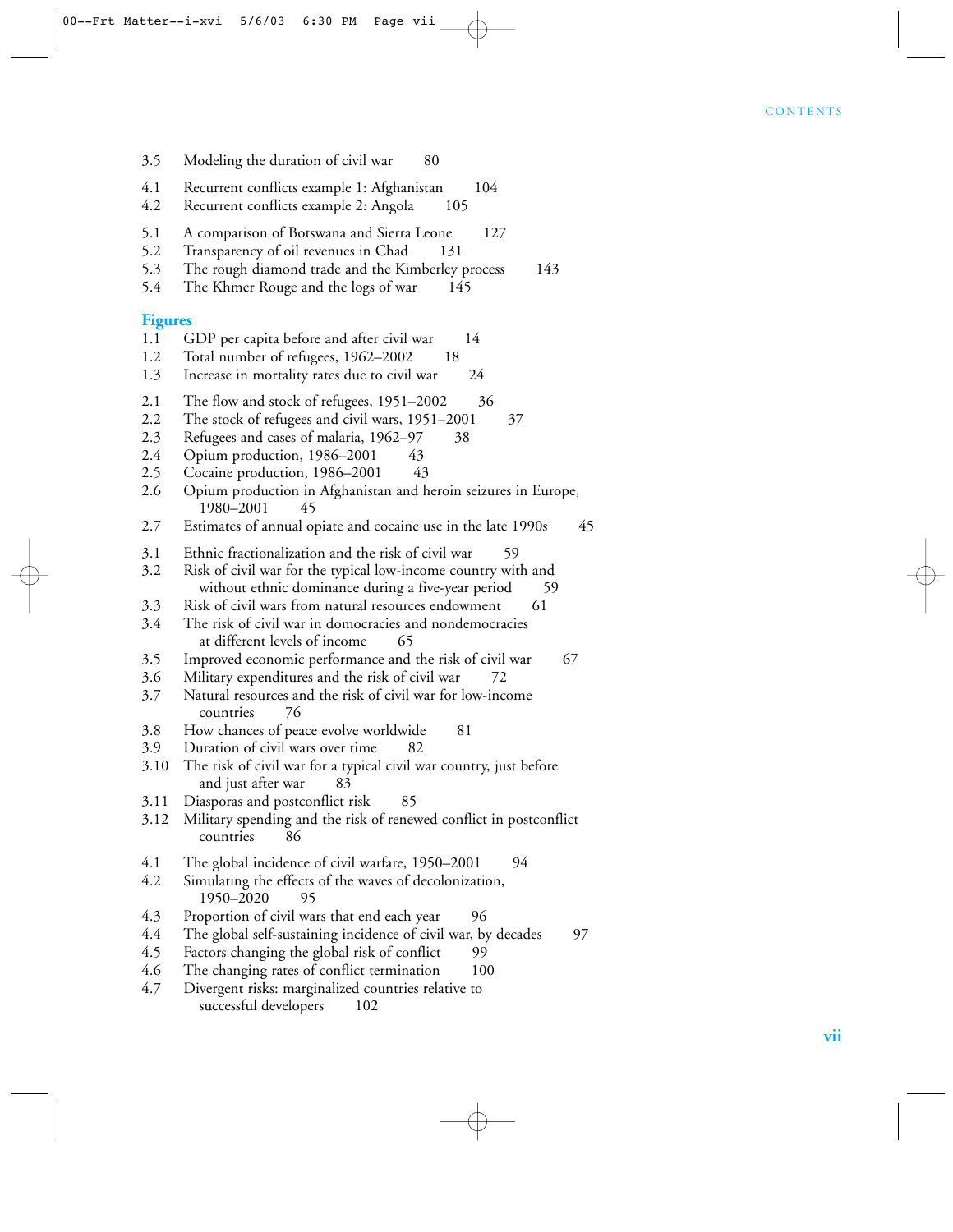**CONTENTS** 

- 4.8 Development of risk of civil war for the marginalized and successful developers, 2000-2020 103
- 4.9 The conflict trap: risk of civil war relative to a country with no recent war 106
- 4.10 The conflict trap by type of country 107
- 4.11 Risk components for marginalized countries in the conflict trap, relative to the same countries preconflict 107
- 4.12 The conflict trap in 2000: annual flows into and out of conflict 109
- 4.13a The conflict trap in 2020: annual flows into and out of conflict 111
- 4.13b The conflict trap in 2050: annual flows into and out of conflict 111
- 4.14 The incidence of civil war in South and East Asia and in Oceania, 1950–2001 112
- 4.15 The incidence of civil war in Latin America and the Caribbean, 1950–2001 113
- 4.16 The incidence of civil war in Eastern Europe and Central Asia, 1950–2001 113
- 4.17 The incidence of civil war in the Middle East and North Africa, 1950–2001 114
- 4.18 The incidence of civil war in Sub-Saharan Africa, 1950–2001 114
- 4.19 The incidence of civil war in Africa and other developing countries, 1950–2001 115
- 5.1 The contribution to peace of faster growth in the successful developers 124
- 5.2 The contribution to peace of faster growth in the marginalized countries 135
- 5.3 The contribution to peace of shortening conflicts 141
- 5.4 The contribution to peace of successful postconflict policies 151
- 6.1 The contribution of the policy package to peace 187

#### **Tables**

- 1.1 Major refugee and IDP populations, 2001 19
- 1.2 Mortality rates among children under five in refugee and IDP camps, selected conflicts 25
- 1.3 Effects of civil war on public health 26
- 1.4 HIV prevalence in the military, selected countries and years 27
- 2.1 Production of opium and coca, selected countries and years, 1990–2001 42
- 2.2 Prevalence estimates of opiate and cocaine use, selected industrial countries and years 46
- 3.1 Size of rebel organizations, selected countries and years 55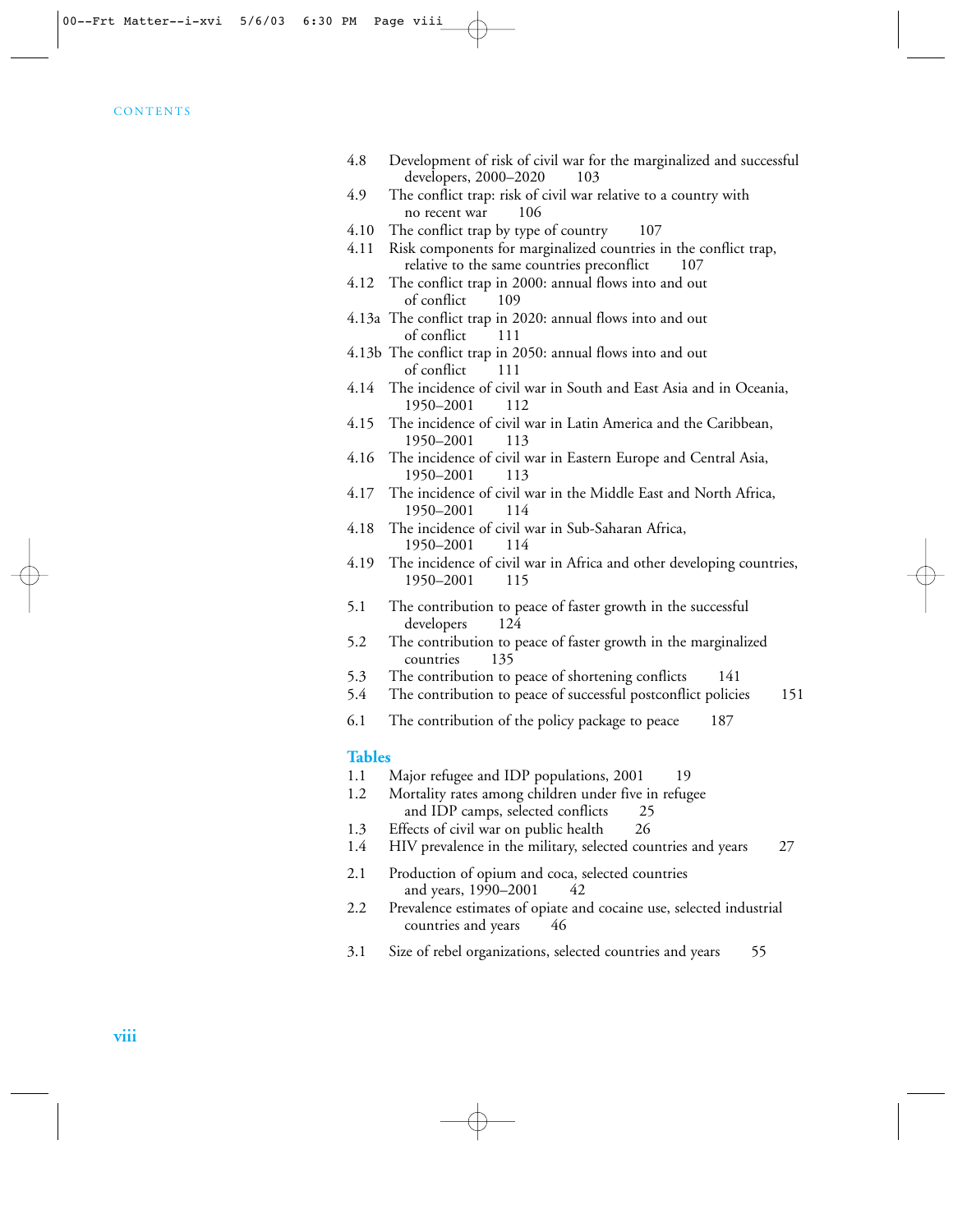# **Foreword**

WHY SHOULD THE WORLD BANK FOCUS ON CIVIL WAR?<br>Basically, there are two reasons. First, civil war usually has<br>devastating consequences: it is development in reverse. As<br>civil wars have accumulated and persisted, they have g Basically, there are two reasons. First, civil war usually has devastating consequences: it is development in reverse. As civil wars have accumulated and persisted, they have generated or intensified a significant part of the global poverty problem that is the World Bank's core mission to confront. Part of the purpose of this report is to alert the international community to the adverse consequences of civil war for development. These consequences are suffered mostly by civilians, often by children and by those in neighboring countries. Those who take the decisions to start or to sustain wars are often relatively immune to their adverse effects. The international community therefore has a legitimate role as an advocate for those who are victims. The second reason why the World Bank should focus on civil war is that development can be an effective instrument for conflict prevention. The risk of civil war is much higher in low-income countries than in middle-income countries. Civil war thus reflects not just a problem *for* development, but a failure *of* development. The core of this report sets out the evidence on the efficacy of development for conflict prevention and proposes a practical agenda for action. The World Bank and its partner development agencies can undertake parts of this agenda, but other parts depend on international collective action by the governments of industrial countries. One important forum for such action is the Group of Eight.

Our research yields three main findings. First, civil wars have highly adverse ripple effects that those who determine whether they start or end obviously do not take into account. The first ripple is within the country: most of the victims are children and other noncombatants. The second ripple is the region: neighboring countries suffer reduced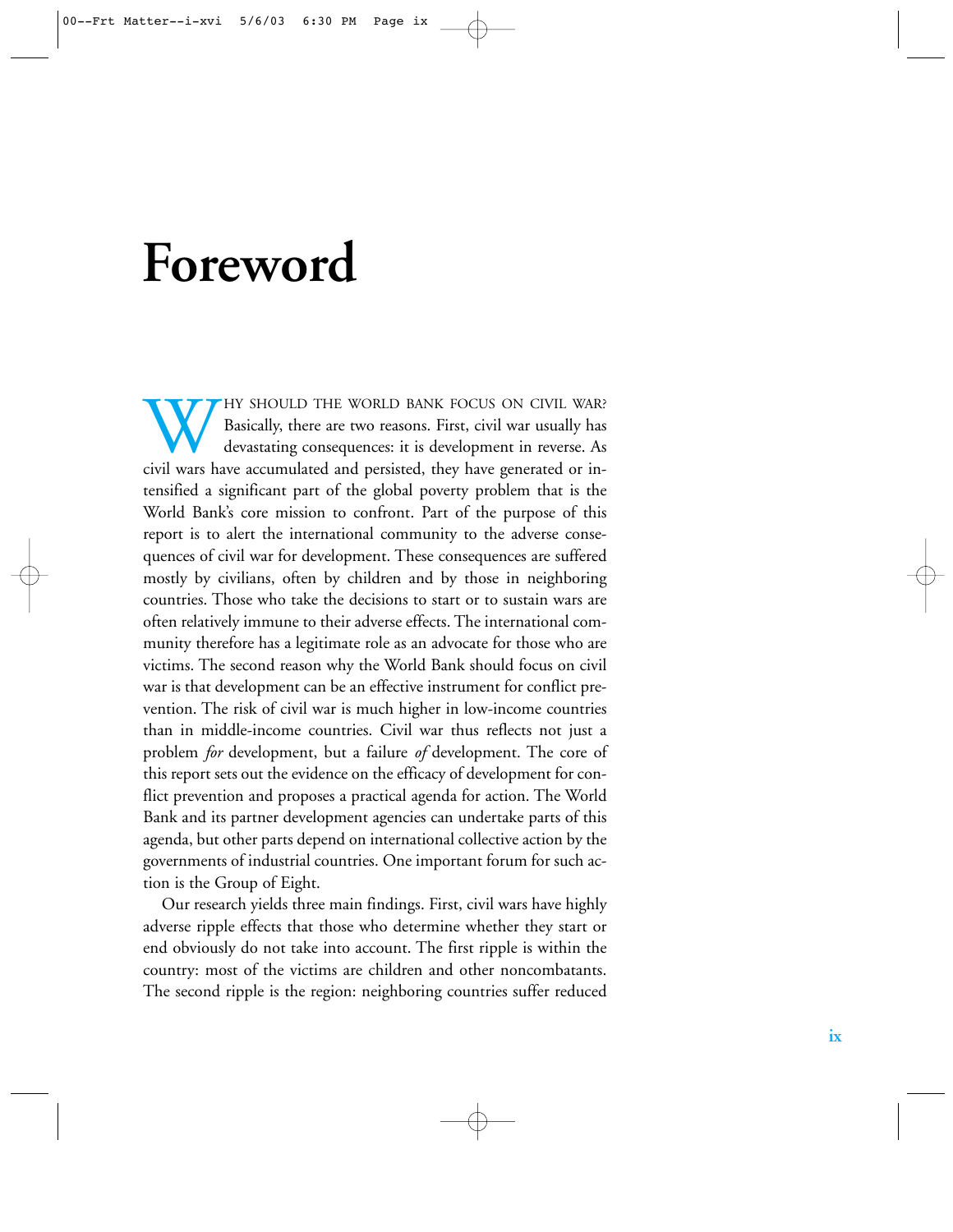#### **FOREWORD**

incomes and increased disease. The third ripple is global: civil war generates territory outside the control of any recognized government, and such territories have become the epicenters of crime and disease. Many of these adverse consequences persist long after the civil war has ended, so that much of the costs of a war occur after it is over.

The second finding is that the risks of civil war differ massively according to a country's characteristics, including its economic characteristics. As a result, civil war is becoming increasingly concentrated in relatively few developing countries. Two groups of countries are at the highest risk. One we refer to as the *marginalized* developing countries, that is, those low-income countries that have to date failed to sustain the policies, governance, and institutions that might give them a chance of achieving reasonable growth and diversifying out of dependence on primary commodities. On average, during the 1990s these countries actually had declining per capita incomes. Such countries are facing a Russian roulette of conflict risk. Even countries that have had long periods of peace do not seem to be safe, as shown by recent conflicts in Côte d'Ivoire and Nepal. It is imperative that such countries are brought into the mainstream of development. The other high-risk group is countries caught in the *conflict trap*. Once a country has had a conflict it is in far greater danger of further conflict: commonly, the chief legacy of a civil war is another war. For this group of countries the core development challenge is to design international interventions that are effective in stabilizing the society during the first postconflict decade.

The third finding is that feasible international actions could substantially reduce the global incidence of civil war. Although our proposals are wide-ranging, including aid and policy reform, we place particular emphasis on improving the international governance of natural resources. Diamonds were critical to the tremendous economic success of Botswana, but also to the social catastrophe that engulfed Sierra Leone. The Kimberley process of tracking diamonds is intended to curtail rebel organizations' access to diamond revenues. The "publish what you pay" initiative, launched by the nongovernmental organization Global Witness, is intended to increase the transparency of natural resource revenues to governments. Transparency is, in turn, an input into enhanced domestic scrutiny of how such revenues are used. If rebel finances can be curbed and citizens come to believe that resources are being well used, civil war will be less likely. A third element in a package of improved international governance of natural resources is to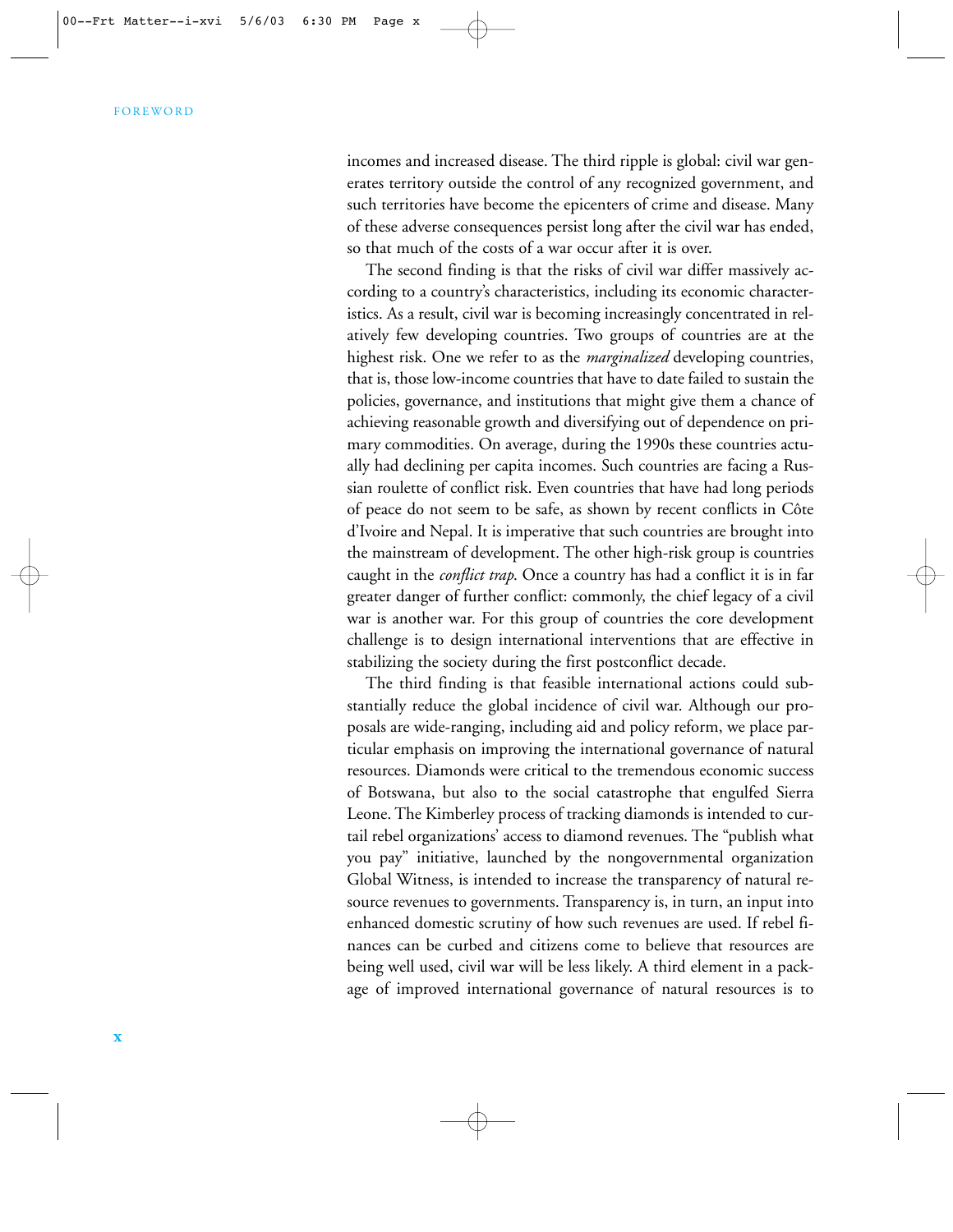#### FOREWORD

cushion the price shocks that exporters commonly face. Price crashes have been associated with severe recessions that directly increase the risk of civil war and have sometimes destabilized economic management for long periods. At present the international community has no effective instrument to compensate for these shocks.

International collective action has seldom looked so difficult, but the cost of failure will be measured in violence and poverty.

> Nicholas Stern Senior Vice-President and Chief Economist The World Bank April 2003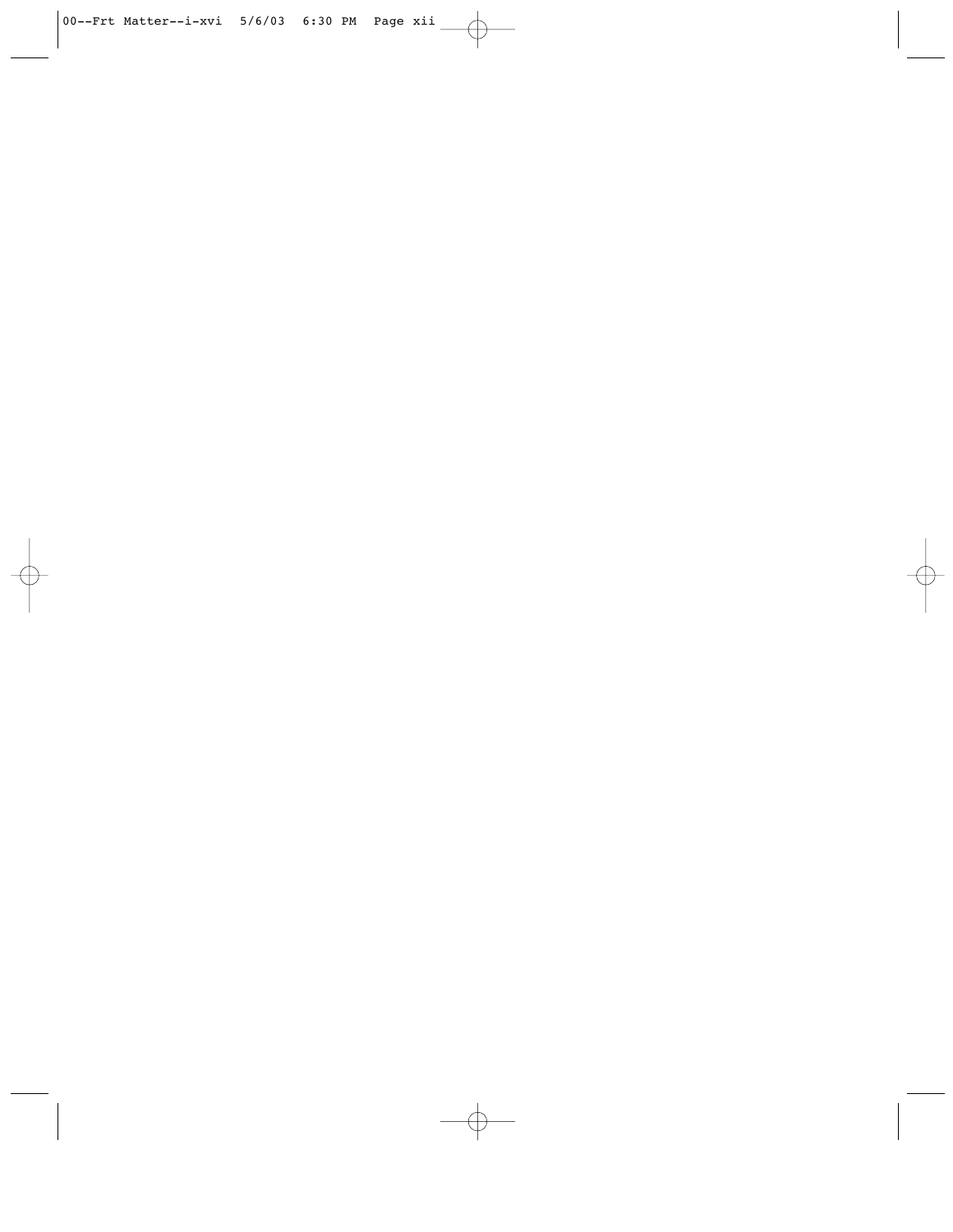# **The Report Team**

THIS REPORT WAS PREPARED UNDER THE SUPERVISION OF<br>Nicholas Stern, chief economist and senior vice-president. It<br>was written by a team led by Paul Collier (director, Develop-<br>ment Research Group) and consisting of Lani Elli Nicholas Stern, chief economist and senior vice-president. It was written by a team led by Paul Collier (director, Development Research Group) and consisting of Lani Elliott, Håvard Hegre, Anke Hoeffler, Marta Reynal-Querol, and Nicholas Sambanis.

The report builds on research by the Economics of Civil War, Crime, and Violence project in the World Bank Development Research Group. The project was initiated and directed by Paul Collier and has been ongoing since 1999. Ibrahim Elbadawi, Håvard Hegre, Marta Reynal-Querol, and Nicholas Sambanis were the project's core staff. In addition, the project has commissioned a large number of studies from researchers outside the World Bank. The project received funding from the Norwegian, Swiss, and Greek governments; the World Bank Post-Conflict Fund; and the World Bank Research Committee.

The project has been collaborating with United Nations Studies at Yale, the International Peace Research Institute in Oslo, the Agence française de développement, the Economic Commission for Africa, and the African Economic Research Consortium. Conferences have been held in Addis Ababa, Irvine, Kampala, New Haven, Oslo, Paris, Princeton, and Washington, D.C.

Many of the project papers are referred to in the text of the report, and most of them are posted on the project's web site: http://econ. worldbank.org/programs/conflict. Selections of the papers have also been published as special issues of the *Journal of Conflict Resolution*, *Defence and Peace Economics*, the *Journal of Peace Research,* and the *Journal of African Economies*. A set of country studies is being prepared for publication under the supervision of Nicholas Sambanis.

**xiii**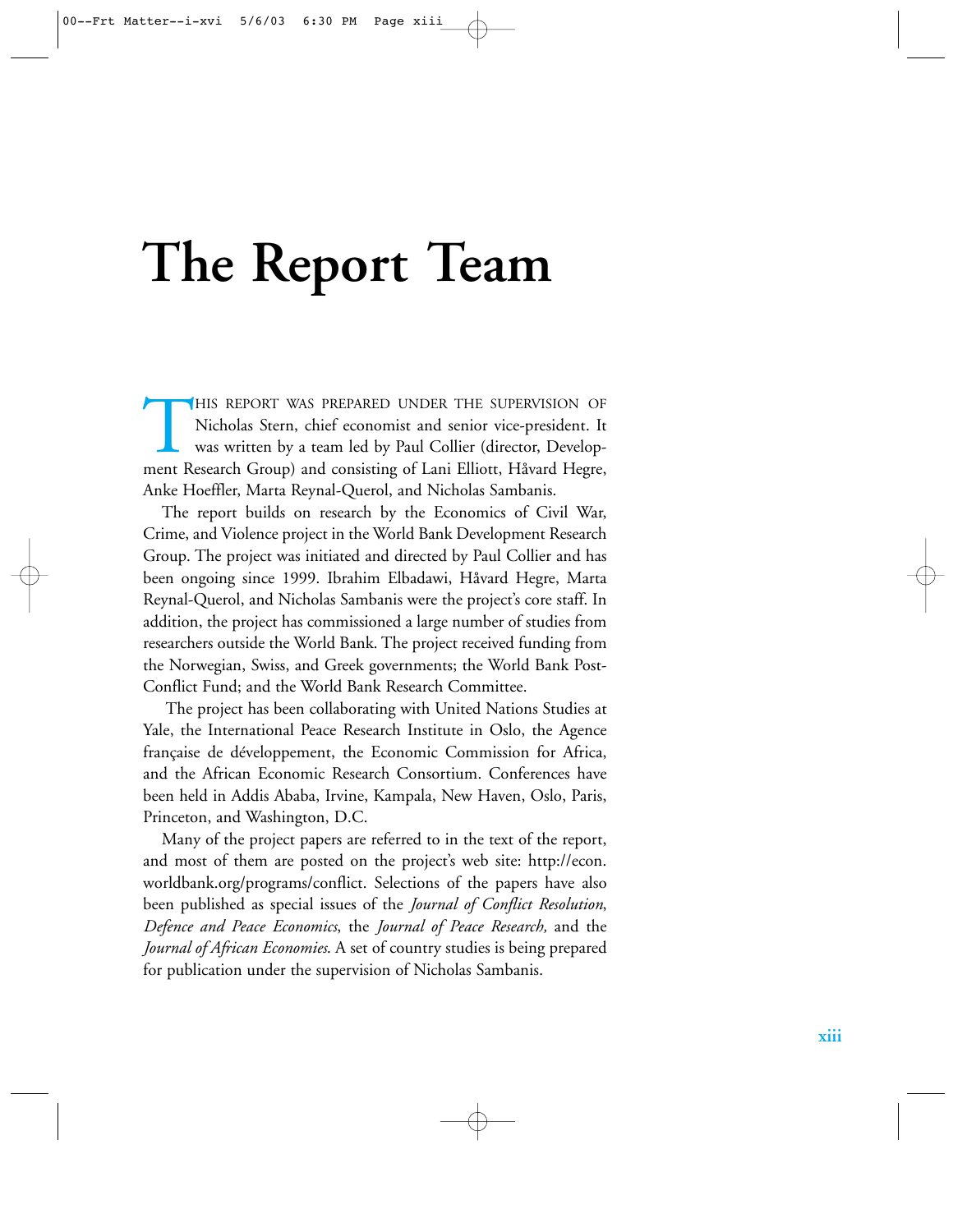#### THE REPORT TEAM

We thank for their excellent work Polly Means, who did the graphics; Audrey Kitson-Walters, who processed the report; Alice Faintich, who edited it; and Susan Graham, who was in charge of production.

The judgments in this policy research report do not necessarily reflect the views of the World Bank's Board of Directors or the governments they represent.

**xiv**